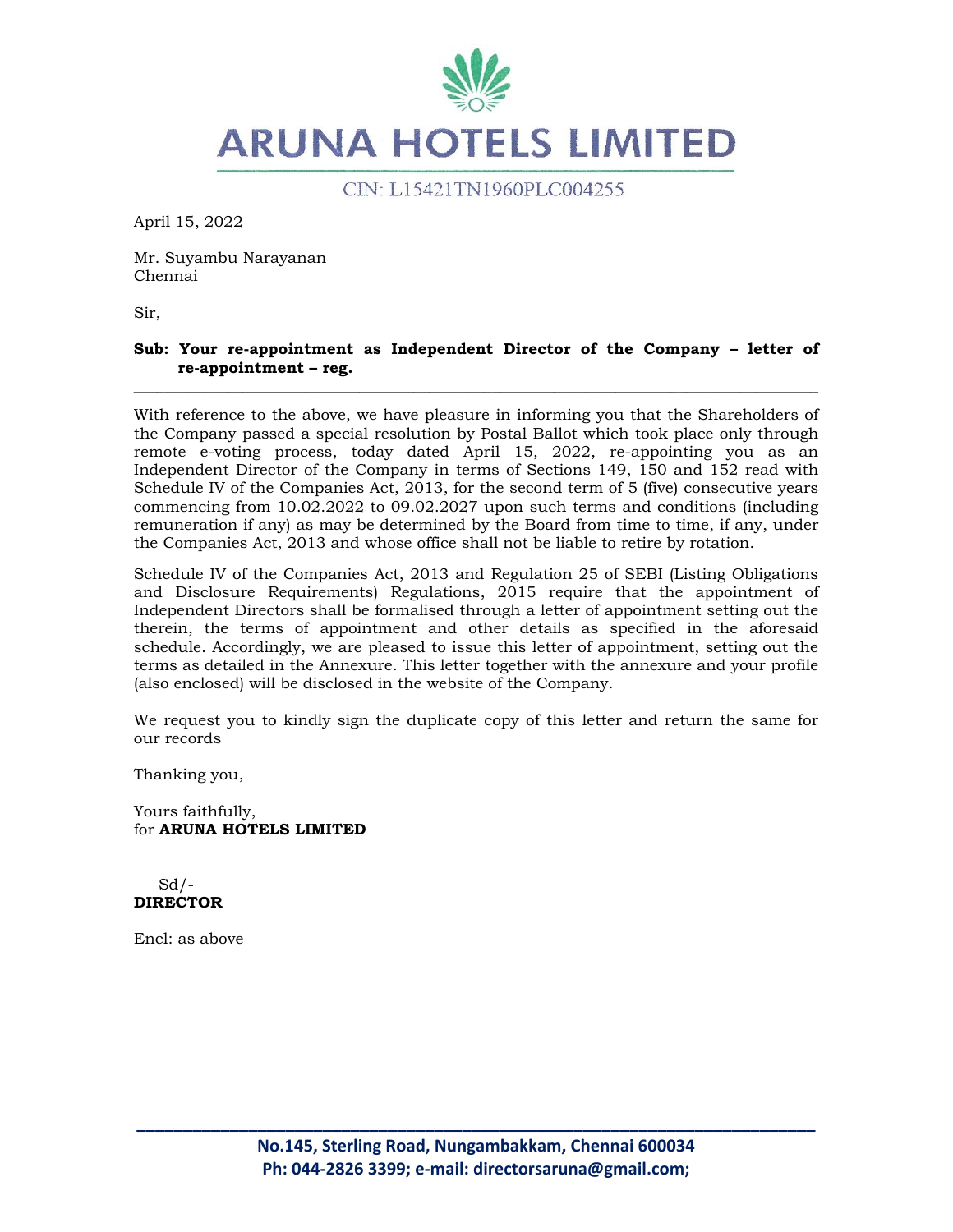

## CIN: L15421TN1960PLC004255

#### **Annexure to letter of appointment dated April 15, 2022:**

- a. Name of Director: Mr. Suyambu Narayanan
- b. Term of appointment: you will hold office for a second term of 5 (Five) consecutive years commencing from 10<sup>th</sup> February, 2022.
- c. Committee Membership: The Board of Directors may nominate you to serve on such committees of the Board as may be appointed by the Board of Directors of the Company from time to time.
- d. Duties and Responsibilities: The Board of Directors of the Company is collectively responsible for managing the affairs of the Company. We request you to kindly take note of Section 166 of the Companies Act, 2013 which has specified the duties of Directors and Part III of Schedule IV of the aforesaid Act which has enumerated duties of an Independent Director.

As an Independent Director of the Company,

- i) You will abide by the Code for Independent Director as specified in Schedule IV to the Companies Act, 2013, comply with the relevant Listing Regulations in respect of Insider Trading and market related matters and adhere to the Code of Conduct including Code for prevention of Insider Trading, pursuant to SEBI (Prohibition of Insider Trading) Regulations, 2015 notified by the Board for the Directors and Senior Management Personnel of the Company;
- ii) You will continue to fulfil the criteria in terms of Section 149 (6) of the Companies Act, 2013 for being considered as an Independent Director of the Company during the aforesaid term / period of appointment;
- iii) You will not deal in the Equity Shares of the Company during the period of closed window and during other times except with due disclosure to the Board as required;
- iv) You will not deal with the Company either directly or indirectly in a manner to prejudice your status as an Independent Director of the Company.
- v) Sitting fees as determined by the Board from time to time for attending Board/Committee Meetings thereof in accordance with the provisions of the Companies Act, 2013 and subject to review on a periodic basis, as required and as recommended by the Nomination and Remuneration Committee (NRC).

#### **Professional conduct:**

As an Independent Director, you shall:

- a. Uphold ethical standards of integrity and probity;
- b. Act objectively and constructively while exercising your duties;
- c. Devote sufficient time and attention to your professional obligations for informed and balanced decision-making and exercise your responsibilities in a bona fide manner in the interest of the Company;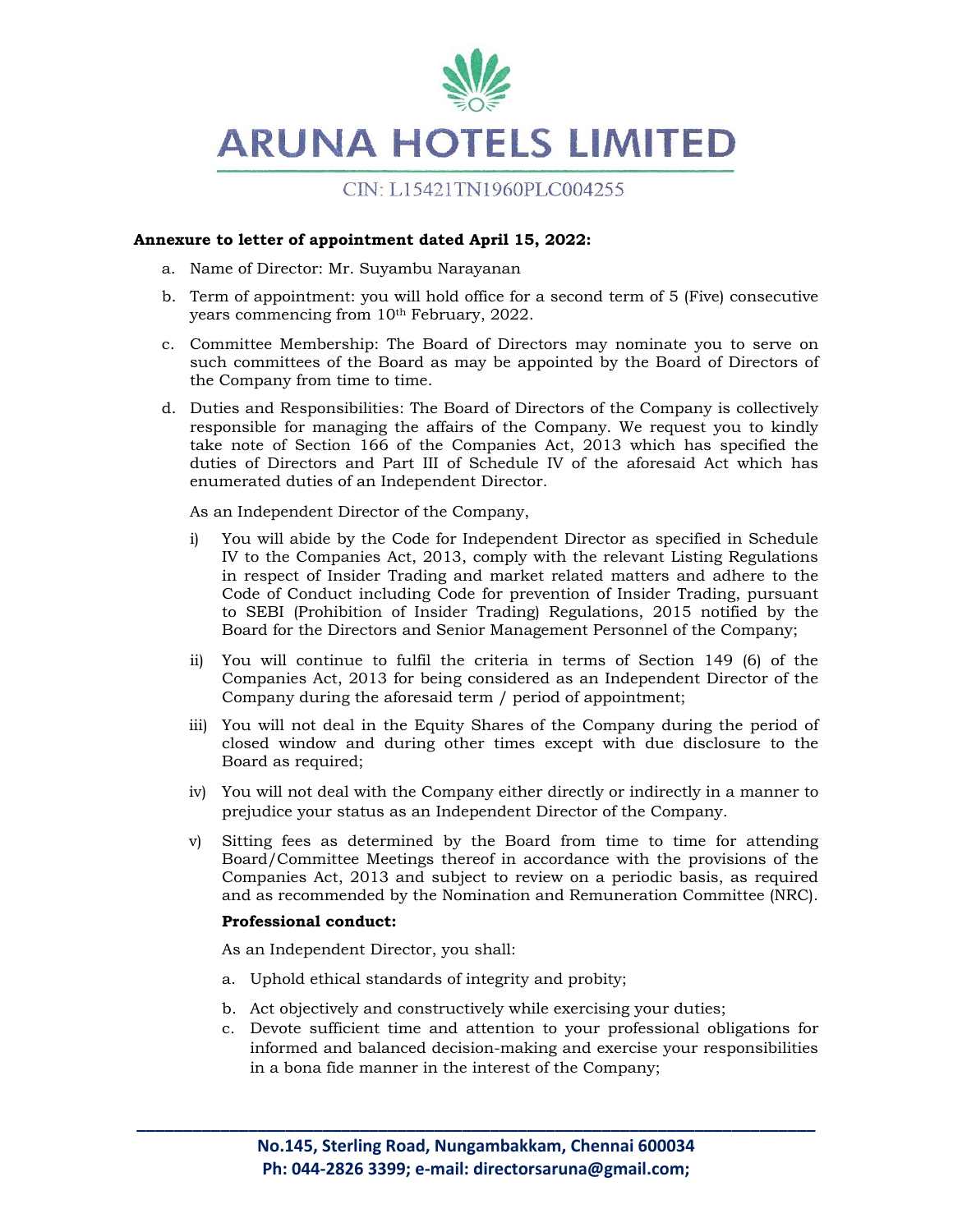

### CIN: L15421TN1960PLC004255

- d. In the event of any circumstances that may arise or is likely to arise, which may or may not create conflict of interest, but may lead to the Board to revise its judgement on your independency, such event should be disclosed to the Company immediately;
- e. Assist the Company in implementing the best Corporate Governance practices.

It is pleasure to have you on Board. Looking forward to your continued support, guidance, association, expertise and advice that will immensely benefit the Company and the Board.

Thanking you,

Yours faithfully, for **ARUNA HOTELS LIMITED** 

 $Sd$  /-**DIRECTOR** 

| <b>Profile of Independent Director:</b> |
|-----------------------------------------|
|-----------------------------------------|

| Name                                       | Mr. Suyambu Narayanan                                 |
|--------------------------------------------|-------------------------------------------------------|
| Identification<br><b>DIN</b><br>(Director) | (DIN: 07718798)                                       |
| Number)                                    |                                                       |
| Brief profile of Director                  | Mr. Suyambu Narayanan aged about 65 years is a        |
|                                            | MA graduate from Madurai Kamaraj University with      |
|                                            | about 35 years of experience in the field of accounts |
|                                            | in the Media Industry.                                |
| Date of Birth (Age in Years)               | 15/06/1956; Age: 65 years                             |
| Date of Appointment                        | 10/02/2022                                            |
| Qualification                              | MA graduate from Madurai Kamaraj University           |
| Expertise in specific functional           | He has a rich experience more than a decade in the    |
| areas                                      | field of accounts and has a great contribution in the |
|                                            | Media Industry.                                       |
| Conditions of appointment or               | Re-appointment                                        |
| along<br>reappointment<br>with             | His last drawn salary: Nil                            |
| details of remuneration sought             |                                                       |
| and<br>the<br>be<br>paid<br>to             |                                                       |
| remuneration last drawn<br>by              |                                                       |
| such person, if applicable                 |                                                       |
|                                            |                                                       |
| Number of Board<br>Meetings                | 8 (Eight) Board Meetings were attended during the     |
| attended during the FY 2020-21             | FY 2020-2021;                                         |
| and FY 2021-22                             | 13 (Thirteen) Board meetings were attended during     |
|                                            | the FY 2021-2022                                      |
| *Directorships held<br>in<br>other         | Nil                                                   |